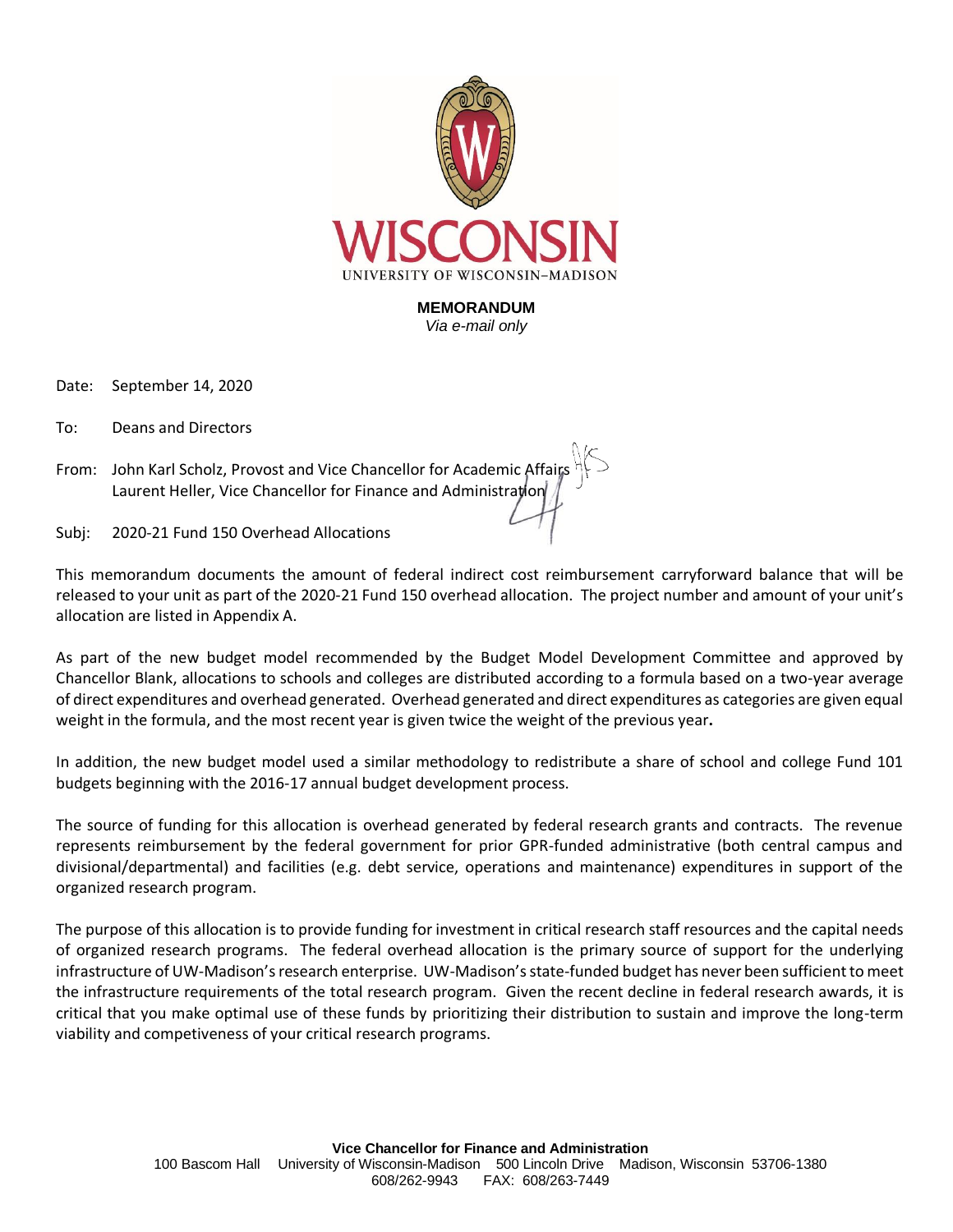The 2020-21 total Fund 150 capital exercise allocation to schools and colleges will be \$29.6 million, the same amount as distributed last year. As in the past, eighty percent of the campus-wide capital exercise allocation is made directly to schools and colleges.

Finally, it is important to recognize that UW-Madison must continue to manage its year-end balances in a manner that is transparent, accountable and understandable to all of its stakeholders. Within that context, you should make your best effort to expend your allocation before year-end while weighing the strategic nature of your research investments against potential timing constraints on release of funds. School and college indirect cost carryover balance were significant last year. Although all schools and colleges fully documented the commitments against those balances, the balances cannot continue to grow.

## **Please note that amounts listed in Appendix A relate only to your formula allocations. The Budget Office will follow up with units individually regarding specific purpose allocations.**

The Budget Office will contact your budget staff regarding transfer of funding for specific purpose allocations. If you have any questions, please contact Jessica Hawkey (Jessica.Hawkey@wisc.edu).

cc: Chancellor Rebecca Blank Vice Chancellor for Research and Graduate Education Steve Ackerman Associate Vice Chancellor David Murphy Jennifer Klippel Jessica Hawkey